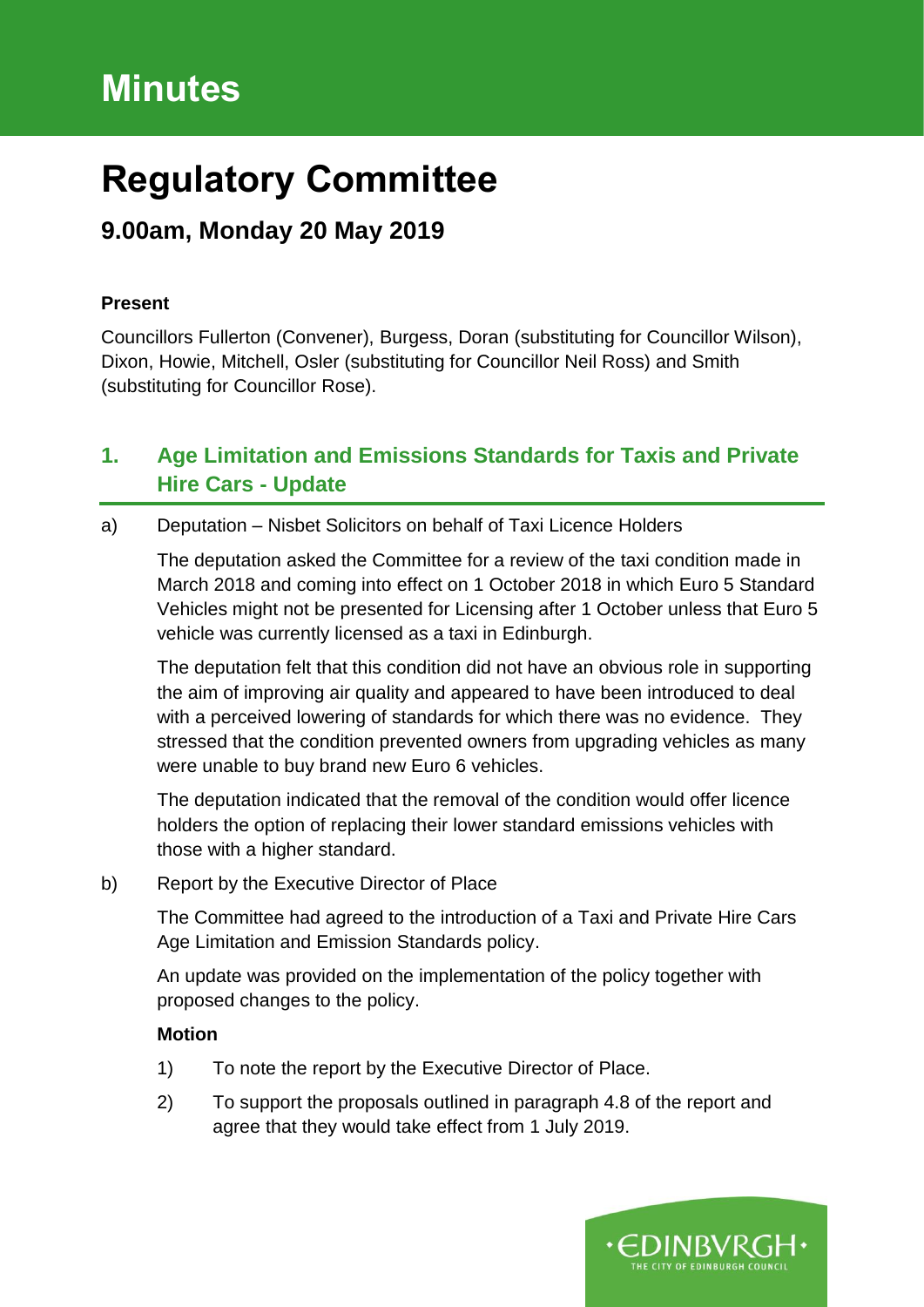- 3) To note the intention to delegate authority to the Executive Director of Place to approve exemptions to age and emissions policy in respect of owners retiring.
- 4) To instruct the Chief Executive to include this additional delegation in future drafts of the Council's Scheme of Delegation when submitted to Council for approval.
- 5) To agree the draft changes to policy and conditions.

- moved by Councillor Fullerton, seconded by Councillor Dixon

## **Amendment**

- 1) To note the report by the Executive Director of Place.
- 2) To support the proposals outlined in paragraph 4.8 of the report and agree that they would take effect from 1 July 2019.
- 3) To note the intention to delegate authority to the Executive Director of Place to approve exemptions to age and emissions policy in respect of owners retiring.
- 4) To instruct the Chief Executive to include this additional delegation in future drafts of the Council's Scheme of Delegation when submitted to Council for approval.
- 5) To agree the draft changes to policy and conditions with the exception that the current policy on the use of Euro 5 vehicles be retained.

## **Voting**

The voting was as follows:

| For the motion    | -                        | 5 votes |
|-------------------|--------------------------|---------|
| For the amendment | $\overline{\phantom{0}}$ | 3 votes |

(For the motion: Councillors Dixon, Fullerton, Howie, Mitchell and Smith.

For the amendment: Councillors Burgess, Doran and Osler.)

## **Decision**

- 1) To note the report by the Executive Director of Place.
- 2) To support the proposals outlined in paragraph 4.8 of the report and agree that they would take effect from 1 July 2019.
- 3) To note the intention to delegate authority to the Executive Director of Place to approve exemptions to age and emissions policy in respect of owners retiring.
- 4) To instruct the Chief Executive to include this additional delegation in future drafts of the Council's Scheme of Delegation when submitted to Council for approval.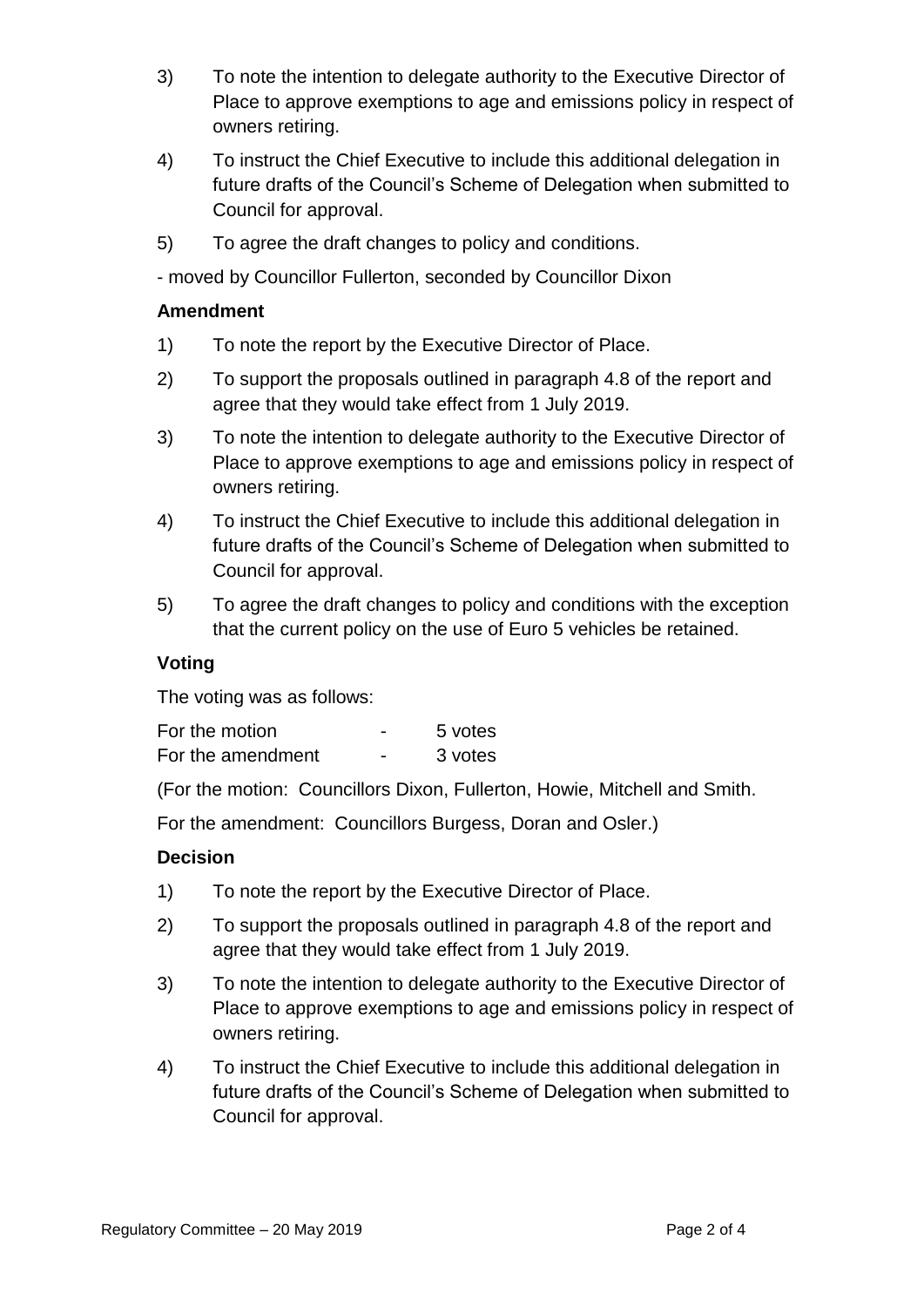5) To agree the draft changes to policy and conditions.

(References – Regulatory Committee 16 March 2018 (item 2); report by the Executive Director of Place, submitted.)

## **2. Minutes**

#### **Decision**

To approve the minute of the Regulatory Committee of 11 March 2019 as a correct record.

## **3. Rolling Actions Log**

The Regulatory Committee Rolling Actions Log was submitted.

#### **Decision**

- 1) To agree to close Action 4 Cinemas Act 1985 Proposed Update to Licensing **Conditions**
- 2) To note the remaining outstanding actions.

(References – Regulatory Committee Rolling Actions Programme, submitted)

## **4. Business Bulletin**

The Regulatory Committee Business Bulletin of 20 May 2019 was submitted.

## **Decision**

To note the Business Bulletin.

(Reference – Business Bulletin, submitted)

## **5. Measures to Improve Taxi Examination Centre Efficiency and Improve Vehicle Safety**

The Committee had asked the Executive Director of Place to provide a further report on the issue of missed appointments including measures to address this together with supporting statistical information on any financial impact.

Details were provided on measures considered necessary to improve the efficiency of the Taxi Examination Centre (TEC) and to improve the standards of vehicles presented for inspection which should then reduce the need for vehicle retests. It was felt that the approach should drive up the overall standard of vehicles operating on a daily basis, ensuring that they were safe, roadworthy and fit for purpose.

## **Decision**

- 1) To note the report by the Executive Director of Place and discharge previous remits from the Regulatory Committee on 7 January 2019.
- 2) To support the proposals outlined in paragraph 4.8 of the report and agree that they would take effect from 30 September 2019.